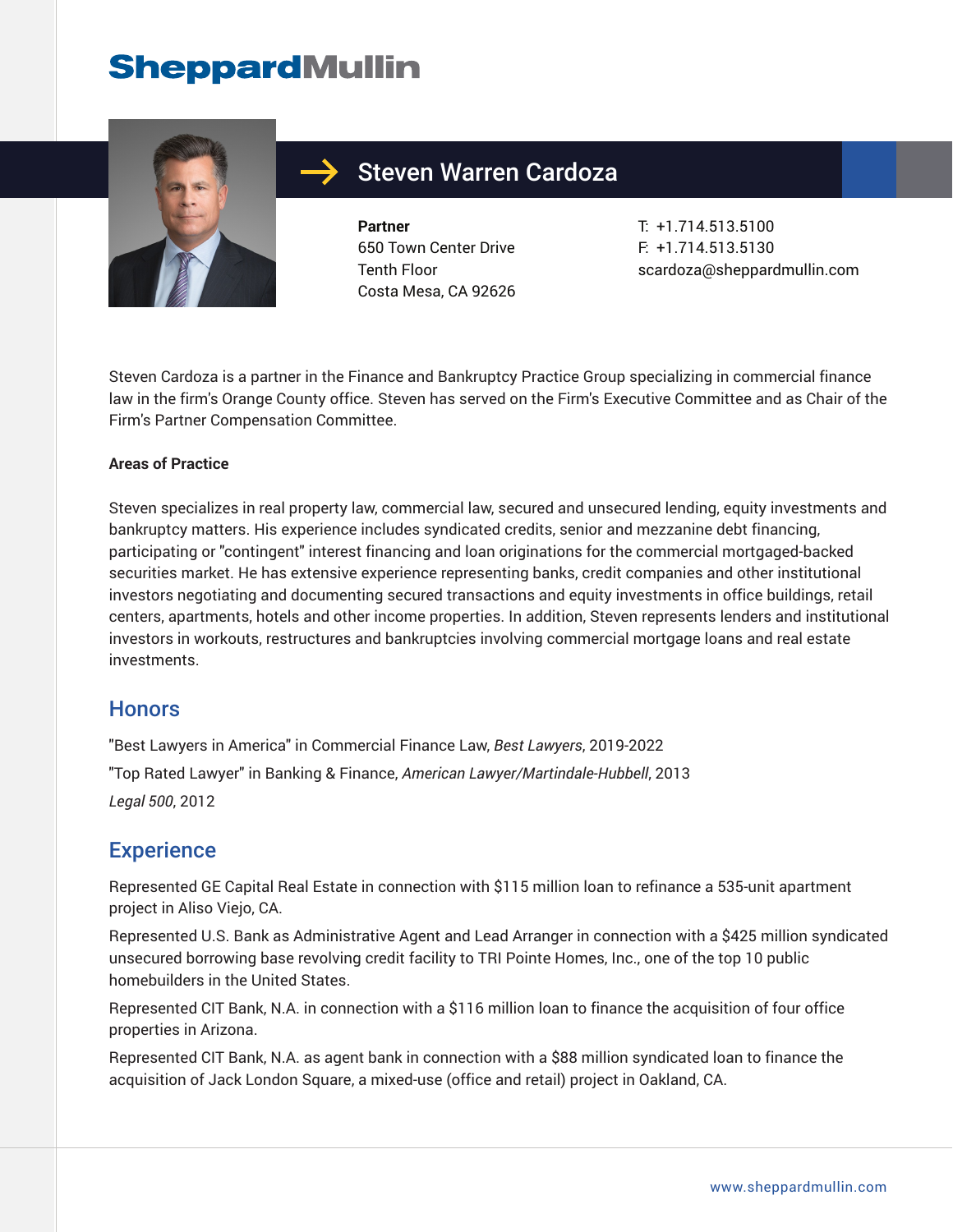Represented CIT Bank, N.A. in connection with a \$98 million loan for the construction of a mixed-use (residential and retail) project in Los Angeles, CA.

Represented GE Capital Real Estate as Administrative Agent and lead lender in connection with a \$92 million syndicated credit facility to finance a 10-building suburban office park in the Los Angeles, CA.

Represented GE Capital Real Estate as Administrative Agent and lender in connection with an \$85 million syndicated loan to finance the acquisition of eleven select service hotels located in five states.

Represented GE Capital Real Estate in the acquisition of the senior tranche of a \$1.2 billion mortgage loan secured by a nationwide portfolio of 108 hotel properties.

Represented GE Capital Real Estate as administrative agent and a co-lender in connection with the restructure of a \$332 million loan secured by a portfolio of 11 multi-family housing projects in Florida.

Represented GE Capital Real Estate as collateral agent and a co-lender in connection with the origination and subsequent restructure of a \$188 million mortgage financing secured by the upper floors of a landmark office tower in Chicago.

Represented GE Capital Real Estate as administrative agent and a co-lender for a new \$85.5 million loan to finance the acquisition of 35 non-performing commercial real estate loans and six properties located in California, metropolitan New York, New Jersey, Nevada and Washington.

Represented GE Capital Real Estate in connection with a \$425 million equity investment in a joint venture formed to acquire and develop a national portfolio of industrial properties.

Represented Bank of America in connection with a \$45 million revolving credit and term working capital facility to a reorganized residential developer.

Represented Bank of America in connection with debtor-in-possession financing to a residential developer.

Represented Housing Capital Company as lender in connection with a revolving credit facility to construct a 320 unit single-family residential development in Washington State.

Represented Housing Capital Company in connection with a \$45 million revolving credit facility to develop 14 single-family residential and condominium projects.

Represented national lender in documenting a \$100 million revolving credit facility secured by a nationwide portfolio of self-storage properties.

## **Articles**

#### **Finance and Bankruptcy Law Blog Posts**

■ "Start Spreadin' the News: California Court Says No to New York, New York; Rejects Forum Selection Clause," November 8, 2019

## Speaking Engagements

Mr. Cardoza has spoken on various lending and commercial law topics.